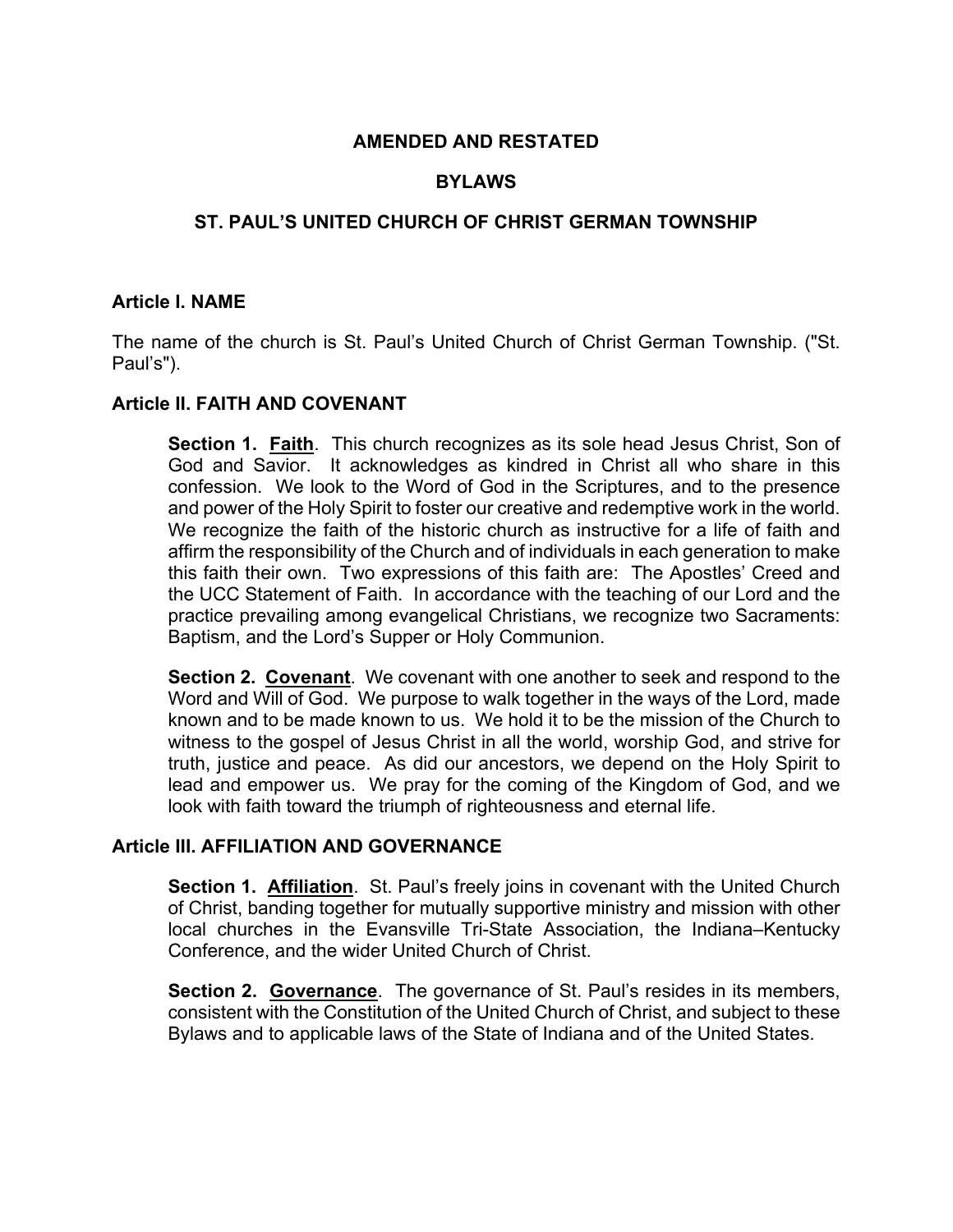### **Article IV. MEMBERSHIP**

**Section 1. Qualification**. The membership of St. Paul's shall consist of baptized persons who are received as members by confirmation, affirmation of faith, or letter of transfer from another church.

**Section 2. Reception**. Members will ordinarily be received during a regular worship service. In unusual or time-critical circumstances, the Senior Minister, together with one or more members of St. Paul's, may receive candidates into membership.

**Section 3. Voting**. Members shall have the right to vote at all congregational meetings and to serve on the Council of St. Paul's and shall have such additional rights as are specified in these Bylaws.

**Section 4. Dual Membership**. A person who desires to retain an existing membership in another congregation may join St. Paul's as an associate member. Associate members shall be entitled to all the privileges of membership, except that an Associate Member may not receive a letter of transfer under Section 5 of this Article.

**Section 5. Transfer or Withdrawal**. Any member may, upon request, be released from membership and receive a letter of transfer and recommendation to another church.

## **Article V. CONGREGATIONAL MEETINGS**

**Section 1. Annual Meeting**. The congregation will meet in the first quarter of each calendar year to approve the annual budget, elect Council members, and attend to such other business as may be appropriate (the meeting shall hereinafter be referred to as the "Annual Meeting"). The date of the Annual Meeting shall be established by the Council.

**Section 2. Call**. The Senior Minister, the Council President, or the Council may call additional congregational meetings as needed. The Council shall be required to call a meeting upon the written request, delivered to the Council, of at least 10 members of St. Paul's.

**Section 3. Notice**. Notice of all congregational meetings, specifying the nature of the business to be transacted, shall be given by at least three of the following methods: (1) United States mail deposited not less than three weeks prior to the meeting; (2) by email to members providing a current email address to St. Paul's not less than two weeks prior to the meeting; (3) announcement during services and in the bulletin for two consecutive Sundays; and (4) using the One Call Now or similar calling service not less than two weeks prior to the meeting.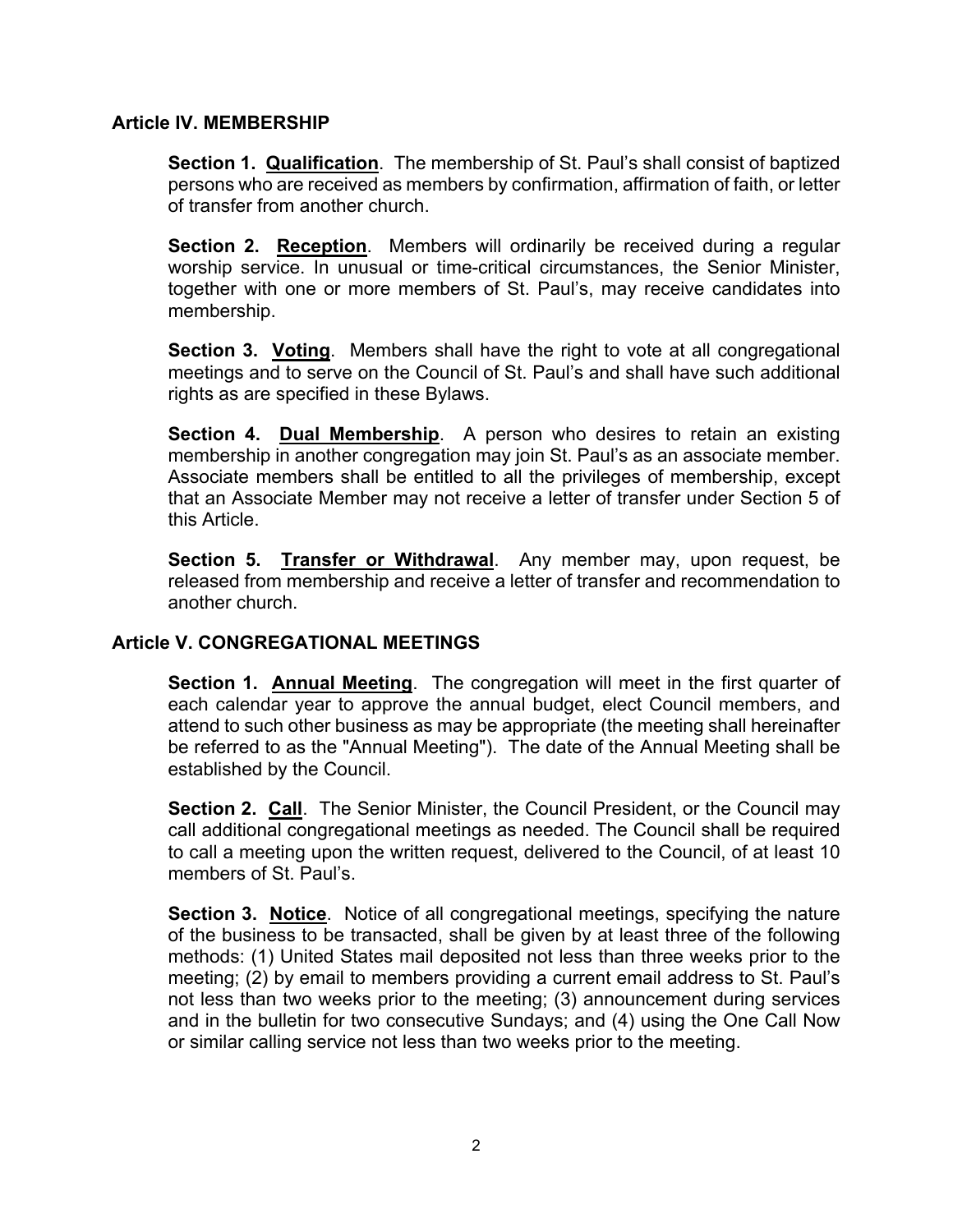**Section 4. Quorum**. The presence of the lesser of 20% of the members or 50 members shall be considered a quorum for the purposes of transacting business at any congregational meeting.

**Section 5. Voting Requirement**. A decision made by a majority of the members present at a meeting at which a quorum is present shall be considered a decision of the congregation, except as otherwise provided in these Bylaws. A written ballot shall be used on any other matter if requested by the Council or at least ten members of St. Paul's. Voting by proxy or absentee ballot shall not be permitted.

**Section 6. Rules of Procedure**. Meetings shall be conducted in an informal but orderly style that encourages participation. Robert's Rules of Order may be used to facilitate discussion and decision-making, as the President (or Vice President, if the Vice President is conducting the meeting) deems appropriate.

# **Article VI. COUNCIL**

**Section 1. Duties**. The Council is St. Paul's primary governing body, acting as a fiduciary on behalf of, and accountable directly to, the membership. The Council's duties include, but are not limited to:

- Serving as stewards of St. Paul's mission and vision, setting short-term and long-term goals in keeping with the mission and vision, and periodically evaluating programs and policies;
- Fostering intra-church communication and coordination;
- Overseeing and ensuring that St. Paul's property, assets and resources are used lawfully, ethically and safely, in furtherance of the mission and vision, and in compliance with applicable governing documents and adopted policies;
- Setting policies to guide the work of the Council, staff, volunteers, ministry teams, and the congregation as a whole, but leaving day-to-day decision making to the appropriate individuals, committees and teams;
- Overseeing St. Paul's finances and church related accounts, including development of a proposed annual budget, and raising funds to support the annual budget and any special campaigns; and
- Providing direction to, and oversight of, the Senior Minister on behalf of the congregation.

**Section 2. Qualifications**. Any member of St. Paul's shall be eligible to serve on the Council.

**Section 3. Number and Term**. The Council will have nine to eleven voting members as may be elected by the congregation from time to time. A Council Member may serve two successive two-year terms.

**Section 4. Ex Officio**. The Senior Minister shall be an ex officio member of the Council, without voting rights, and shall attend Council meetings except when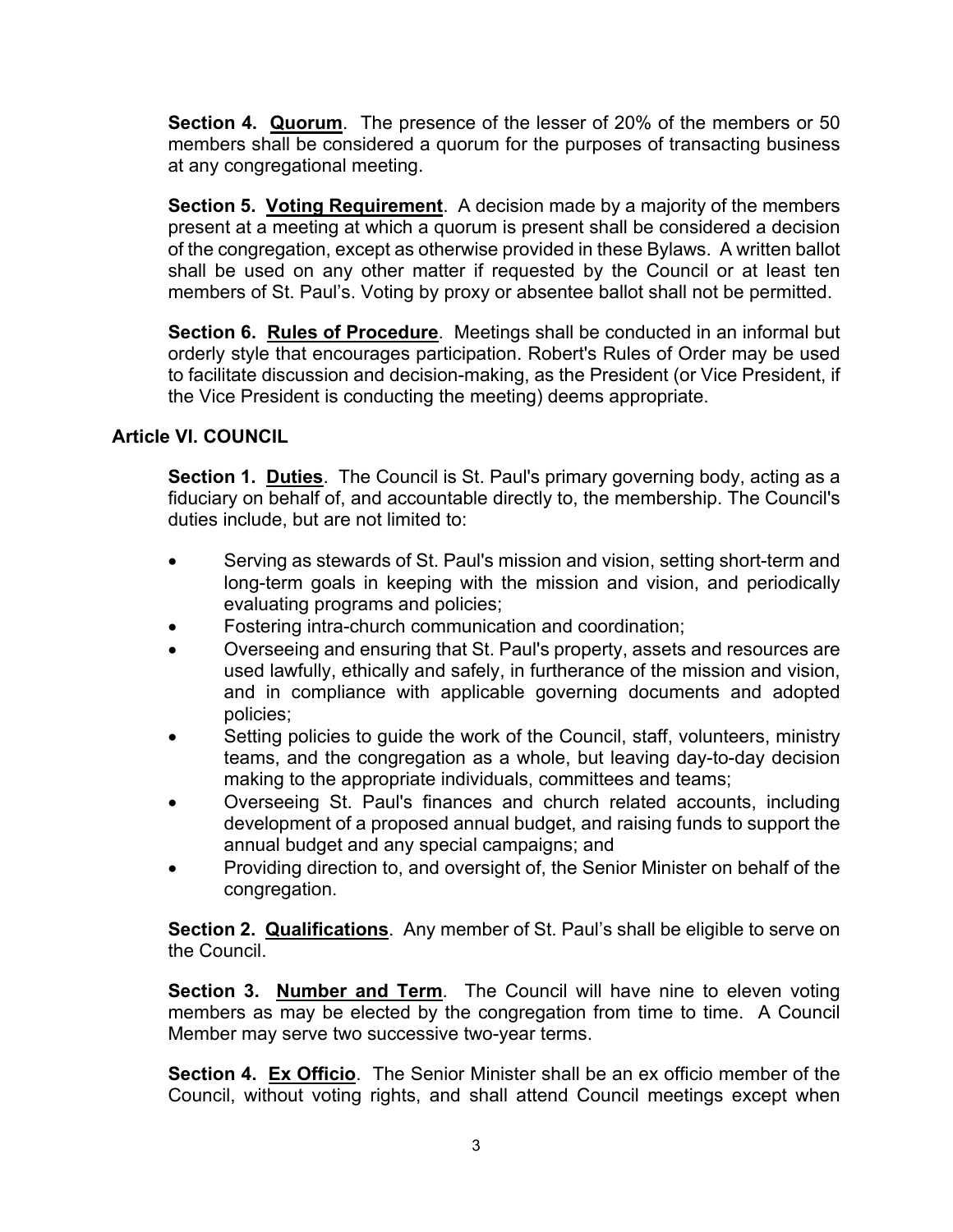personnel matters directly related to the Senior Minister are being discussed. In the event the Senior Minister is unable to attend a Council meeting, he or she may appoint another staff member who shall attend the meeting in his or her place, except when personnel matters directly related to the Senior Minister or the staff member so appointed are being discussed.

**Section 5. Meetings**. The Council shall meet no less than six times per year, at a time and location to be determined by the Council. Meetings of the Council may be called by the Senior Minister, President, Vice President or any two Council Members. A regularly established meeting schedule may be adopted by the Council. Council meetings shall be open to the congregation, except that the Council may meet in closed session when the matters under consideration require confidentiality. Minutes of Council meetings (except for closed-session meetings) will be made available for review in the church office.

**Section 6. Resignation and Removal**. A Council member may resign at any time by giving written notice to the Council. Additionally, a Council member may be removed from the Council by a majority vote of the members present at a duly called congregational meeting. In the event of a Council vacancy, whether by resignation, removal or otherwise, the remaining Council members may, by majority vote, appoint a qualified member of St. Paul's to fill the vacancy. Any Council member so appointed shall serve until the next Annual Meeting and shall thereafter be eligible for nomination to serve the remaining term, if any, of the seat to which he or she was appointed, and up to two additional consecutive terms, but in no case to exceed five consecutive years of service.

**Section 7. Voting**. A simple majority of the Council shall be considered a quorum for the purposes of transacting business. The action of a majority of Council members present at a meeting at which a quorum is present shall be the action of the Council, except as otherwise provided in these Bylaws. A tie vote will be treated as a failure of a measure to obtain a majority necessary to adopt a proposed action.

**Section 8. Electronic Participation**. Any one or more Council members may participate in a Council meeting by means of a conference telephone or other communications device that allows all persons participating in the meeting to communicate with each other. Such participation shall be deemed presence in person at the meeting.

**Section 9. Action without a Meeting**. In the event of a time sensitive decision that cannot reasonably be postponed to a regular meeting, an action taken by a majority of Council members without a meeting is deemed to be Council action if (a) all Council members have been notified of the proposed action and have been given an opportunity to express their opinions in a conference call, Council email thread, or other method of group communication that all Council members have been notified of and invited to participate in; (b) a majority of Council members approve of such action in writing or by email; and (c) a copy of such approval is filed with the Council minutes, whether done before or after the action is taken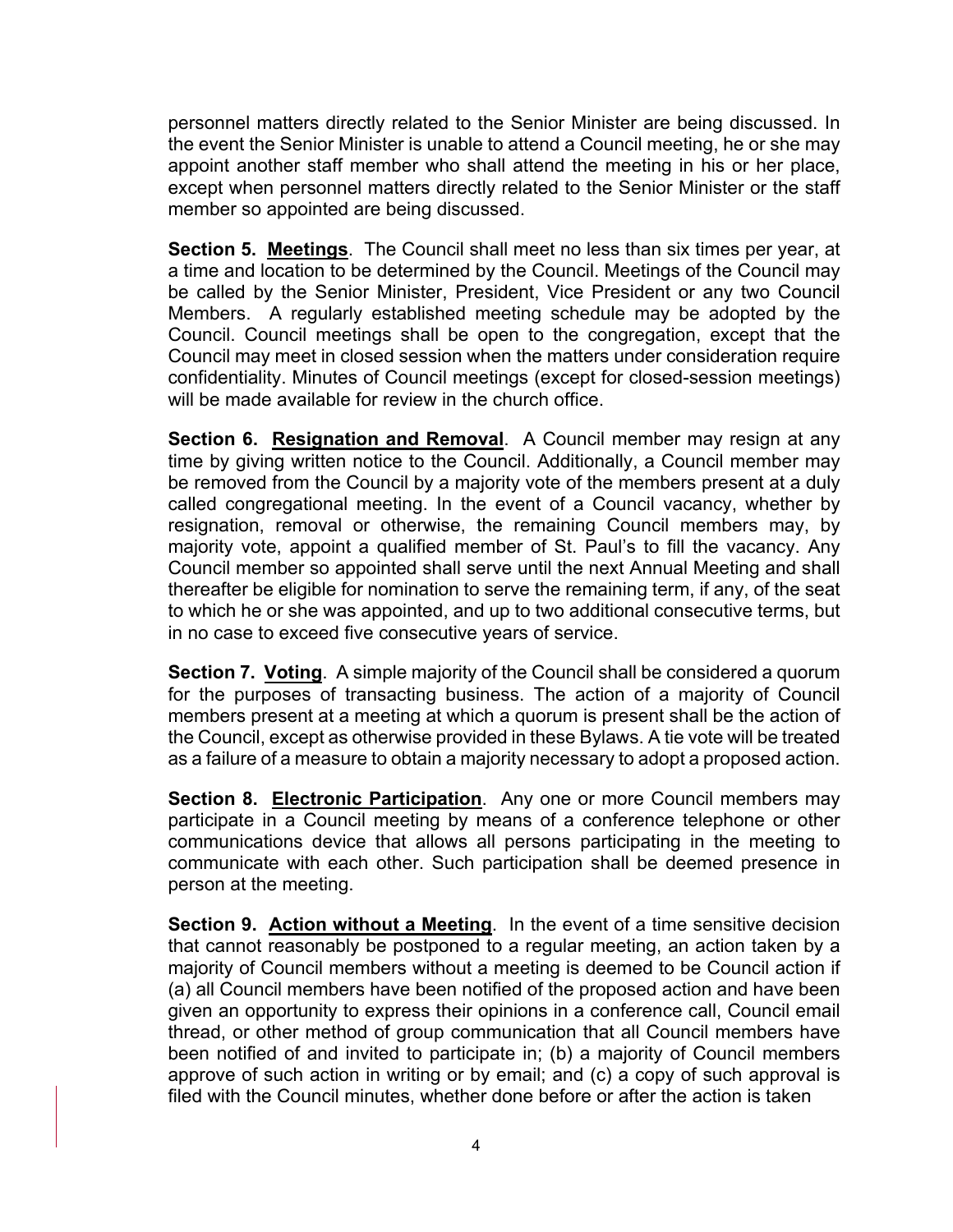## **Article VII. OFFICERS**

**Section 1. Election**.The Officers of St. Paul's shall be a President, Vice President, Secretary, and Treasurer. The Officers shall be elected from among the Council members by majority vote of the Council at its first meeting following the Annual Meeting, or as soon thereafter as is practical. Officers shall serve for a oneyear term, which shall begin on the date of election and end at the conclusion of the Council meeting at which a successor is elected. An officer may succeed himself or herself until the conclusion of his or her term as a Council Member.

**Section 2. Resignation and Removal**. An Officer may resign at any time by giving written notice to the Council. Additionally, an Officer may be removed from office by an affirmative vote of the Council at a duly called meeting. In the event of an Officer vacancy, whether by resignation, removal or otherwise, the Council may, by majority vote, elect another member of the Council to fill the vacancy.

**Section 3. President**. The President shall preside at all meetings of the congregation and shall perform such other duties as the Council or congregation may from time to time determine.

**Section 4. Vice President**. The Vice President shall assume the functions and responsibilities of the President when the President is absent or incapacitated and shall perform such other duties as the Council or congregation may from time to time determine.

**Section 5. Treasurer**. The Treasurer, under the direction of the Council, shall provide oversight and guidance to the staff in managing the financial affairs of St. Paul's, ensuring that (a) all bills and obligations of St. Paul's are paid in a timely manner, (b) accurate records are kept of all disbursements, (c) confidential records are maintained of all financial pledges and contributions, and (d) financial reports are prepared monthly and at such other times as the Council may request. In addition, the Treasurer shall assist in the preparation of the annual budget and perform such other duties as the Council or congregation may from time to time determine.

**Section 6. Secretary**. The Secretary shall take minutes of, publish, and preserve the official actions of the Council and of the congregation.

**Section 7. Execution of Documents**.The President, Vice President, Secretary, and Treasurer shall be empowered to sign documents and contracts on behalf of St. Paul's in accordance with these Bylaws and applicable policies.

# **Article VIII. STANDING COMMITTEES AND AD HOC COMMITTEES**

**Section 1. Standing Committees**. The standing committees appointed by the Council shall be Personnel, Christian Education, Mission, Memorial Fund, Endowment, Cemetery, Trustee, and Pastor-Parish Relations Committees. along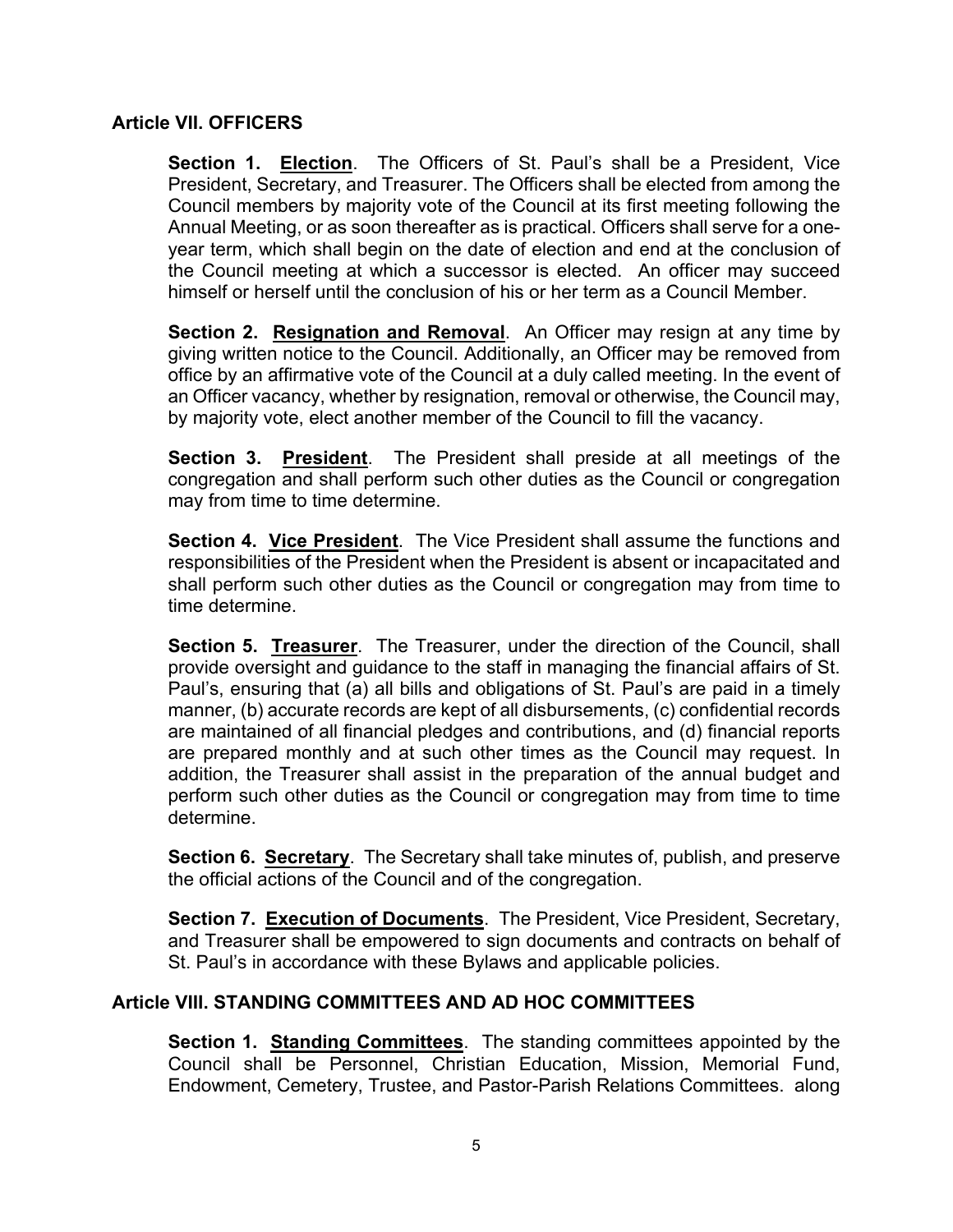with such additional committees as the Council may establish pursuant to Section 3 of this Article.

(a) The Personnel Committee shall provide education, support, advice and oversight to the Council and church staff on matters related to staffing and personnel and shall perform such specific or additional duties as the Council may from time to time determine. The Personnel Committee shall be composed of at least three individuals from the congregation, who shall be appointed by the Council to serve for such terms as the Council shall designate. The Council, with input from the Senior Minister, shall appoint the chair of the Personnel Committee, who shall be a member of St. Paul's. The Personnel Committee shall be responsible for establishing personnel policies and ensuring that an effective staff evaluation process is implemented.

(b) The Christian Education Committee shall provide education, support, advice and oversight to the Council and church staff on matters related to Christian Education for all ages and shall perform such specific or additional duties as the Council may from time to time determine. The Christian Education Committee shall be composed of at least three individuals from the congregation, who shall be appointed by the Council to serve for such terms as the Council shall designate. This committee may select its chairman from among its members.

(c) The Mission Committee shall provide education, support, advice and oversight to the Council and church staff on matters related to missions and mission support by St. Paul's and shall perform such specific or additional duties as the Council may from time to time determine. The Mission Committee shall be composed of at least three individuals from the congregation, who shall be appointed by the Council to serve for such terms as the Council shall designate. This committee may select its chairman from among its members.

(d) The Memorial Fund Committee shall provide advice and oversight on matters related to memorial gifts presented to St. Paul's and shall perform such specific or additional duties as the Council may from time to time determine. The Memorial Fund Committee shall be composed of at least three individuals from the congregation, who shall be appointed by the Council to serve for such terms as the Council shall designate. This committee may select its chairman from among its members.

(e) The Endowment Committee shall provide advice and oversight to the Council and church staff on matters related to the endowment funds of St. Paul's and shall perform such specific or additional duties as the Council may from time to time determine. The Endowment Committee shall be composed of at least three individuals from the congregation, who shall be appointed by the Council to serve for such terms as the Council shall designate. This committee may select its chairman from among its members.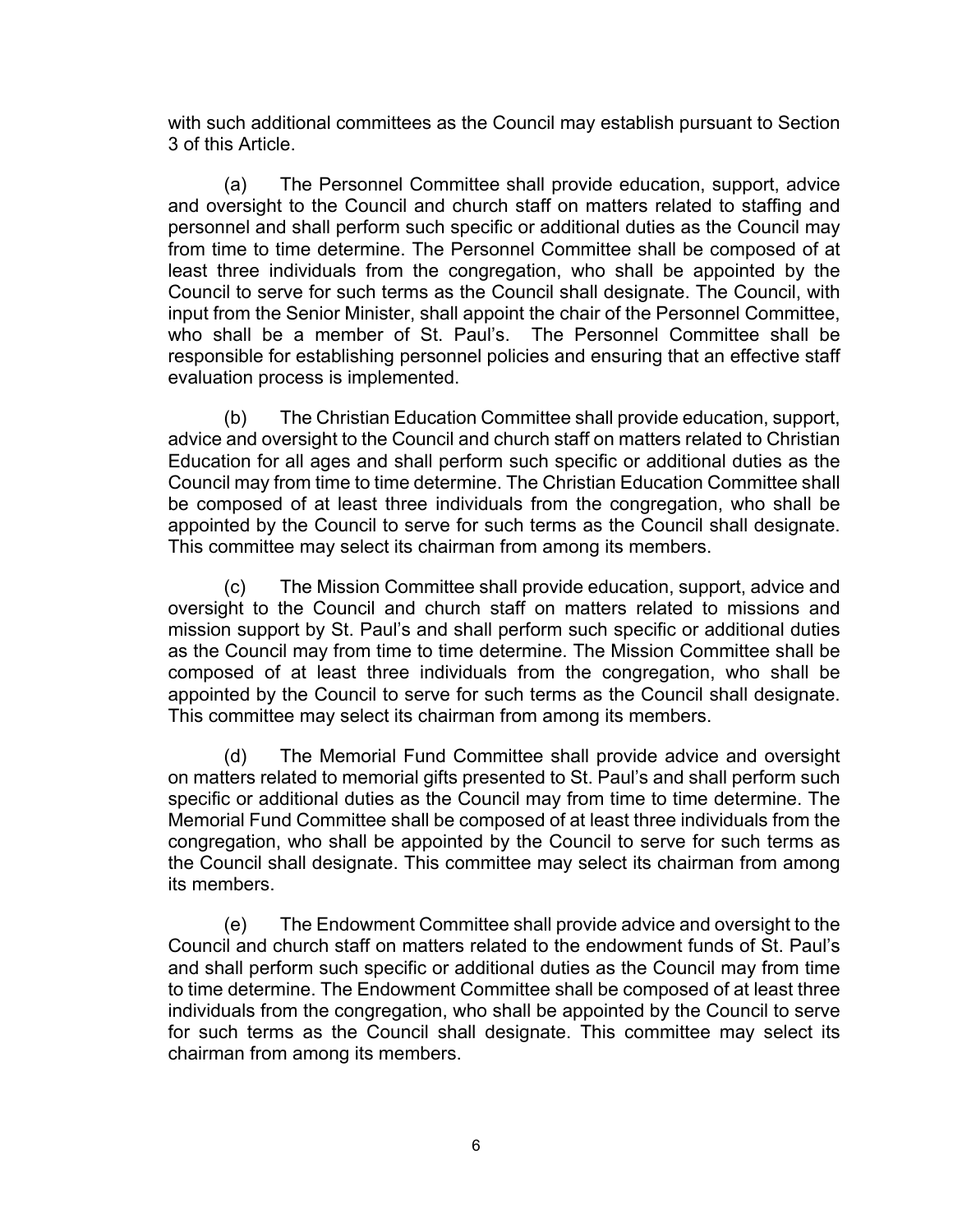(f) The Cemetery Committee shall administer and provide support, advice and oversight to the Council and church staff on matters related to the St. Paul's cemetery and shall perform such specific or additional duties as the Council may from time to time determine. The Cemetery Committee shall be composed of at least three individuals from the congregation, who shall be appointed by the Council to serve for such terms as the Council shall designate. The Cemetery Committee shall appoint amongst its members a Cemetery Superintendent.

(g) The Trustee Committee shall provide education, support, advice and oversight to the Council and church staff on matters related to St. Paul's property and shall perform such specific or additional duties as the Council may from time to time determine. The Trustee Committee shall be composed of at least four individuals from the congregation, who shall be appointed by the Council for such terms as the Council shall designate. A member of the Council shall be appointed as head trustee and shall chair the Trustee Committee.

(h) The Pastor-Parish Relations Committee shall provide support, advice to the Senior Minister and shall perform such specific or additional duties as the Council may from time to time determine. The Pastor-Parish Relations Committee shall be composed of at least four individuals from the congregation, at least two of whom shall be appointed by the Council and two of whom shall be selected by the Senior Minister to serve for such terms as the Council shall designate. This committee may select its chairman from among its members.

**Section 2. Nominating and Other Ad Hoc Committees**. The ad hoc committees appointed by the Council shall include the Nominating Committee, and any additional committees as the Council may establish pursuant to Section 3 of this Article.

(a) Approximately three months prior to the Annual Meeting, the Council shall appoint three individuals from the congregation to serve on the Nominating Committee. The congregation shall be given an opportunity to recommend Nominating Committee candidates for consideration by the Council. The members of the Nominating Committee need not be members of the Council. This committee may select its chairman from among its members.

(b) The Nominating Committee shall prepare a slate of members as Council nominees to present to the members of St. Paul's for a congregational vote at the Annual Meeting. Council nominees shall be selected by the Nominating Committee in accordance with guidelines adopted by the Council and approved by the congregation. The congregation shall be given an opportunity to recommend Council candidates for consideration by the Nominating Committee. The Nominating Committee shall announce the slate of Council candidates to the congregation no less than two weeks prior to the Annual Meeting. The slate may or may not include more candidates than the number of vacancies on the Council.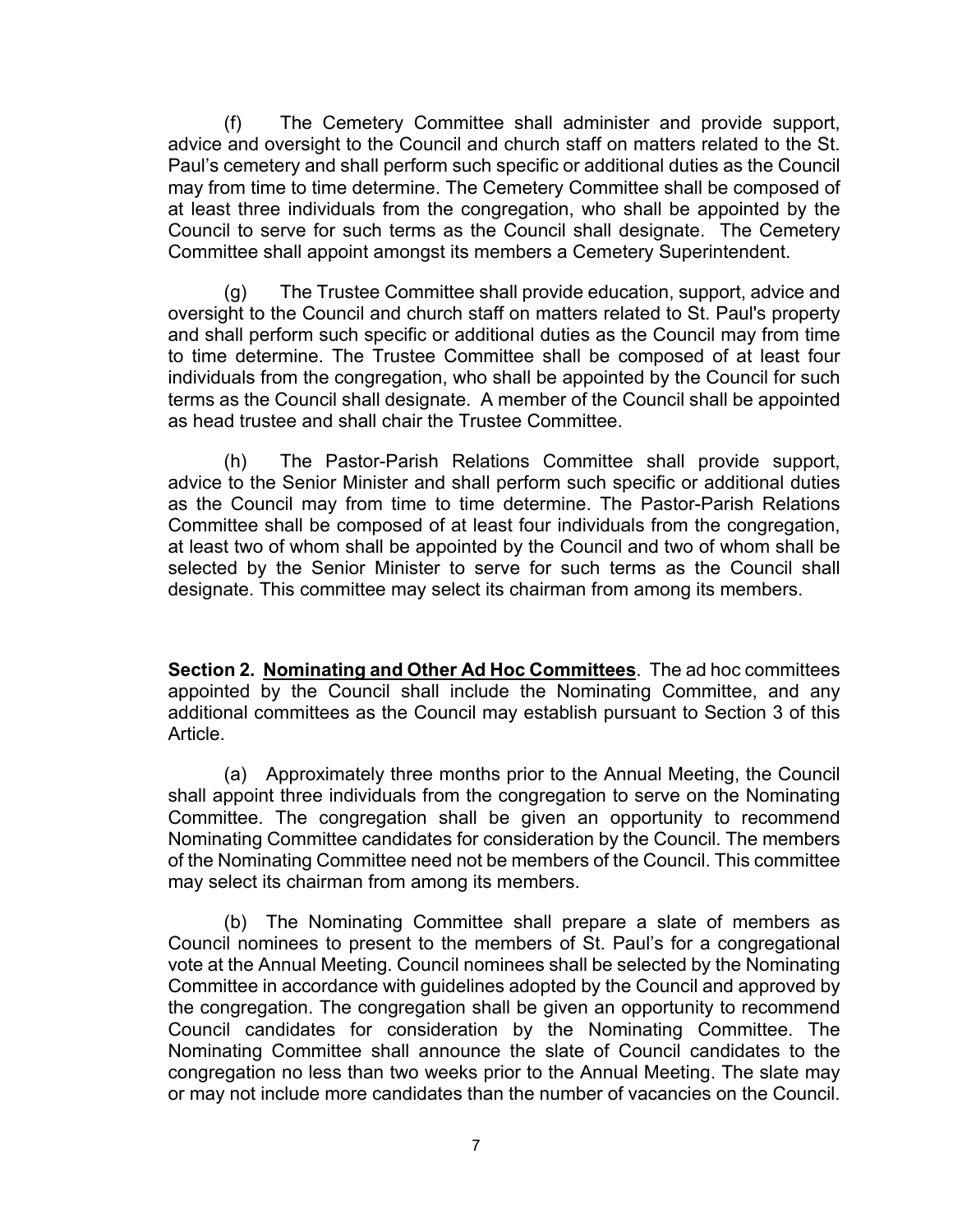(c) At the Annual Meeting, members of St. Paul's shall have the right to nominate candidates in addition to those on the slate, provided that the nominee has previously consented to the nomination.

(d) The term of the members of the Nominating Committee shall end at the conclusion of the Annual Meeting.

**Section 3. Additional Ad Hoc Committees**. The Council may appoint such additional standing committees and ad hoc committees as it deems necessary to assist in the work of the Council and St. Paul's. The Council shall determine the membership and duties of each such committee, and the terms of committee members, at the time the committee is established.

**Section 4. Transition Rule**. All committees existing at the time of the adoption of these Bylaws shall continue in existence as ad hoc committees until such time as the Council may otherwise decide.

## **Article IX. MINISTERS AND STAFF**

**Section 1. Search**. Ministerial searches for settled ministers shall be conducted in accordance with policies and procedures recommended by the Council in consultation with Indiana-Kentucky Conference staff and approved by majority vote of the members present at a duly called congregational meeting. Provided, however, an interim minister may be selected and hired by the Council. An interim minister who serves during a ministerial search period shall not be eligible to be called for the permanent ministerial position.

**Section 2. Duties**. Except as may otherwise be provided in a separate call agreement, the Senior Minister serves at the pleasure of the congregation and is responsible for attending to the congregation's spiritual needs. The Senior Minister is also the head of staff and shall exercise general supervision of all staff, other ministers and ministry programs, in accordance with Council policies. The Senior Minister reports directly to the Council.

**Section 3. Term**. The term of a minister is indefinite, but a minister's resignation may be requested by a two-thirds vote of the members present at a duly called congregational meeting, with such resignation to be effective within 90 days. A minister may resign of his or her own volition by giving no less than 90 days written notice to the Council, provided that the Council, taking into account the circumstances of the resignation, may accept a notice period of less than 90 days.

**Section 4. Supervisory Role**. The Senior Minister and staff shall be responsible for the day-to-day operations of St. Paul's, in accordance with policies and procedures adopted by the Council.

**Section 5. Definition**. For purposes of this Article, the term "minister" shall mean the Senior Minister and any associate or assistant minister whose position at St. Paul's would require licensing or ordination.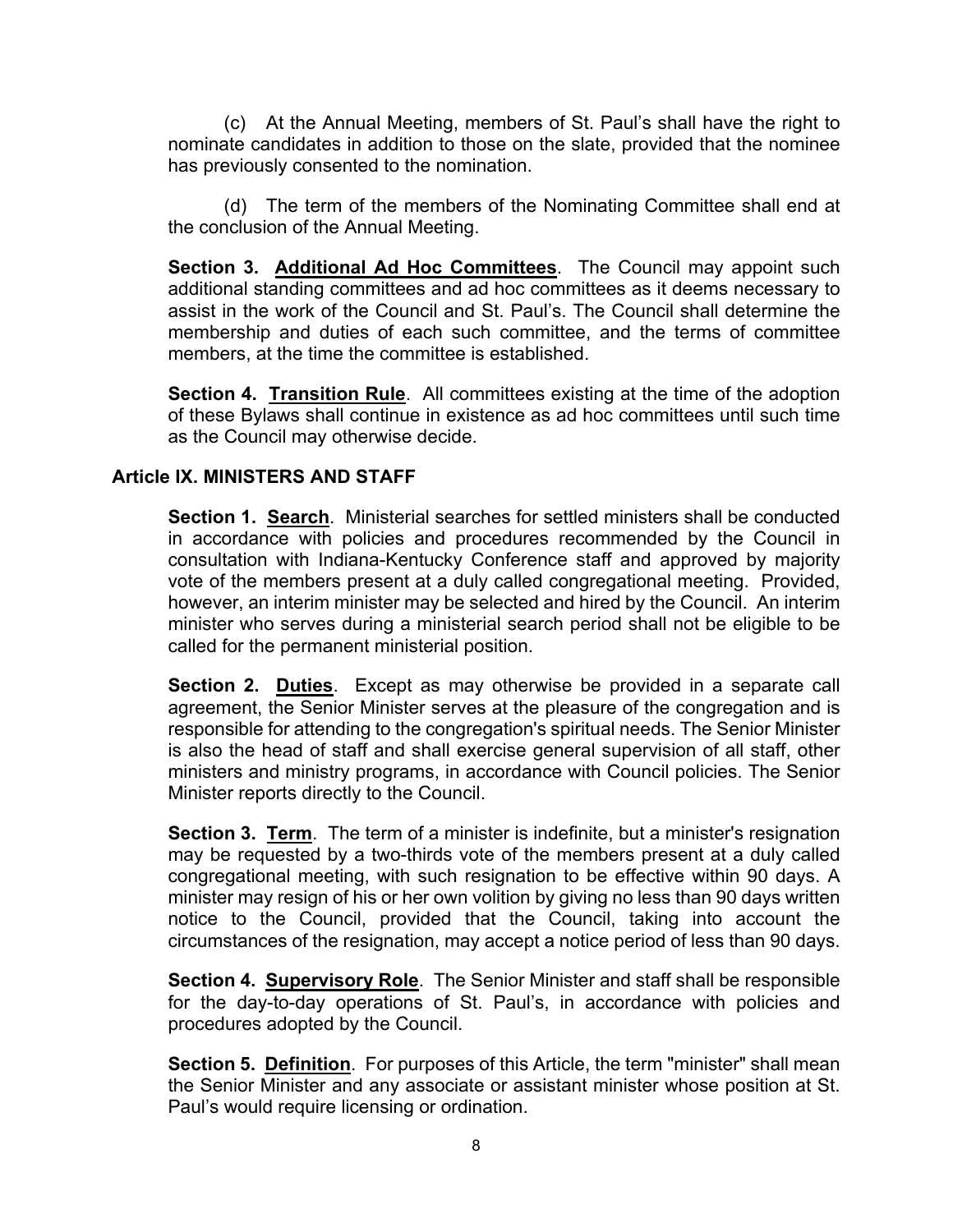### **Article X. MINISTRIES**

**Section 1. Staff and Laity**. The ongoing work in support of the vision and mission of St. Paul's shall be carried out by staff, and by lay volunteers and ministry teams operating under the guidance of staff.

**Section 2. Ministry Teams**. Ministry teams shall be created or approved by staff in response to the interests and needs of the congregation, and in accordance with applicable Council policies. Ministry teams shall be encouraged to operate collaboratively and creatively, seeking to engage the passions and interests of individual team members.

## **Article XI. FISCAL YEAR**

St. Paul's fiscal year shall begin on January 1 of each calendar year and end on December 31. However, budget authority shall continue in the same amounts as in effect at December 31 until the adoption of a new budget at the Annual Meeting which will have a retroactive effect to January 1 of such year.

### **Article XII. PROPERTY; FINANCES**

**Section 1. Powers, Property, Expenditures**. All property of the church shall be under the jurisdiction of the Council. In accordance with these Bylaws and applicable laws and policies, St. Paul's may, in its corporate name, sue or be sued, enter into contracts, acquire by purchase, gift, devise, bequest, or otherwise, and own, hold, invest, reinvest, manage, lease, encumber, sell, transfer or dispose of, property, both real and personal, for the general purposes of the church. Notwithstanding the foregoing, real property shall not be purchased, sold, transferred, leased, mortgaged or otherwise encumbered without obtaining the consent of the congregation by a two-thirds vote of the members present at a duly called congregational meeting. Additionally, congregational approval, by majority vote of the members present at a duly called congregational meeting, shall be required for any non-budgeted expenditure of an amount greater than \$10,000.00.

**Section 2. Funds**.All funds of St. Paul's, including those of any committee, team, subgroup, or affiliated organization such as Scouts, shall be under the jurisdiction of the Council and the Treasurer shall be an authorized signatory on each such account. No account shall be opened in the name of St. Paul's or using its tax identification number without the approval of the Council. An internal audit of each such account shall be conducted annually by an ad hoc committee of the Council appointed for such purpose.

**Section 3. Records**. The records, accounts and financial systems of St. Paul's shall be reviewed at least once in every three-year period by an outside firm or individual(s) with appropriate background and experience approved by the Council. A written report, summarizing the results of the review, will be presented to the Council and made available to individuals from the congregation upon request.